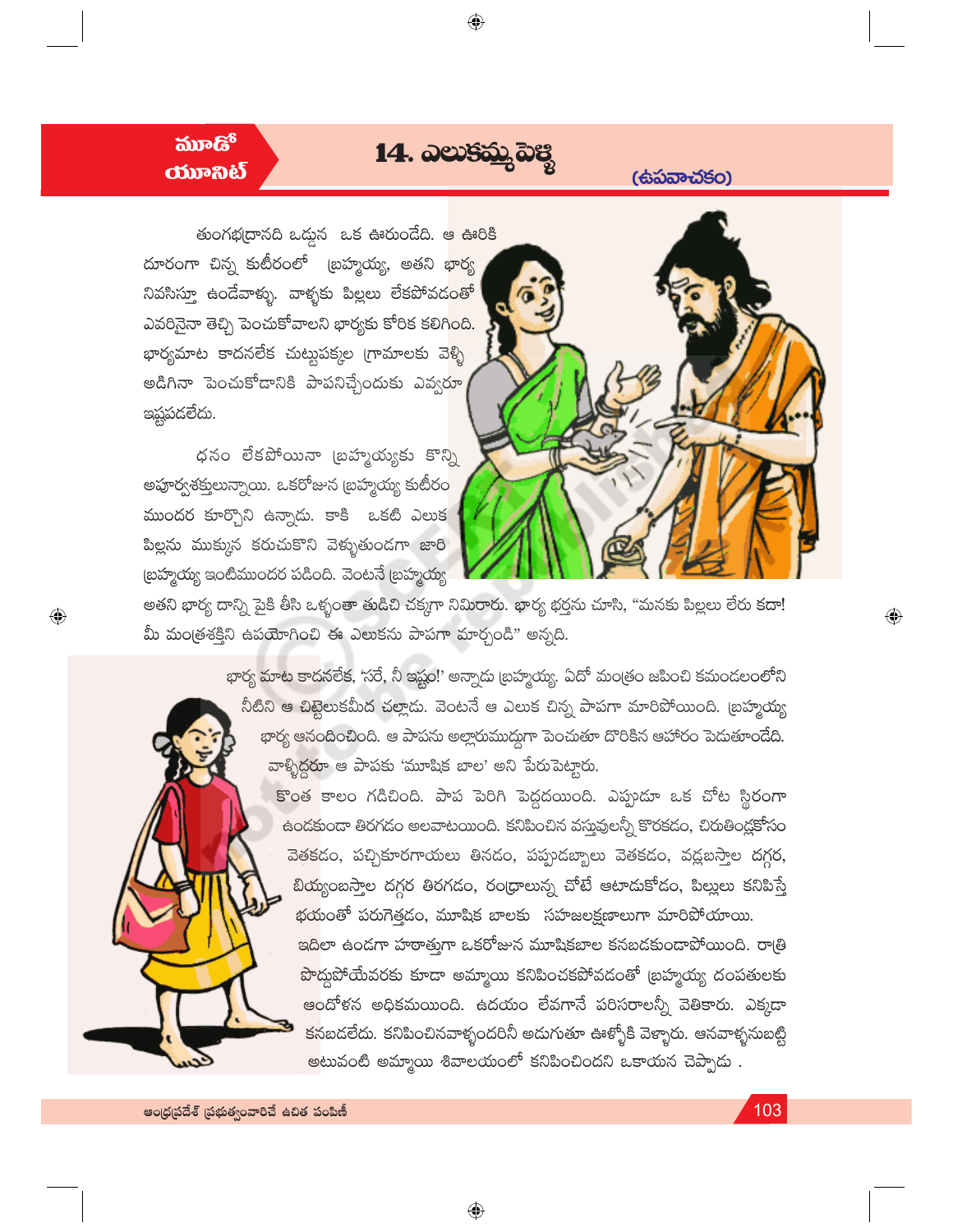$\bigoplus$ 

"మీరు చెప్పిన గుర్తులన్నీ ఉన్న అమ్మాయిని నేను శివాలయంలోనే చూశానయ్యా. అయితే ఆలయ [పాంగణంలో

వినాయక నవరాౖతుల సందర్భంగా పెద్ద వినాయక విగ్రహం ఒకటి ఏర్పాటు చేశారు. నిన్న ఉదయంనుంచి ఆ అమ్మాయి అక్కడే ఉన్నది." అని అసలు సంగతి చెప్పాడా మనిషి.

> వెంటనే (బహ్మయ్య, అతని భార్య శివాలయానికి వెళ్ళారు. అక్కడ మూషిక బాల పూజారి దగ్గరే కూర్చొని, పూజలో అతనికి సాయం చేస్తున్నది. భక్తులకు (పసాదాలు ఇస్తున్నది. తదేకంగా వినాయకుణ్ణే చూస్తూ తన్మయమైపోతున్నది. తల్లిదం(దులను చూసి, తననక్కడినుంచి తీసుకొనిపోతారేమోనని భయంతో దేవుడి విగ్రహం వెనకకు వెళ్ళి దాక్కున్నది.

విషయం గ్రహించిన బ్రహ్మయ్య, వినాయకుడిపట్ల మూషికబాల కున్న భక్తి నెరిగి, దగ్గరికి పిలిచాదు. భయం భయంగానే తండ్రి వద్దకు వచ్చిన మూషికబాల "నాన్నగారూ! నన్ను ఇక్కడి నుంచి తీసుకెళ్ళకండి. నవరాత్రులైపోయే దాకా నేను ఇక్కడే ఉంటాను." అని బతిమాలుతూ కన్నీళ్ళు పెట్టుకుంది.

 $\bigoplus$ 

తల్లి వద్దని మందలించబోయింది. కాని తండ్రి కూతురు జన్మవిశేషాన్ని (గహించి, "సరేనమ్మా! ఉత్సవాలు పూర్తయ్యేదాకా ఇక్కడే ఉండు, కాని నిన్ను చూడకుండా మేం ఉండలేము గదా! రోజూ ఉదయమే ఇంటికి వచ్చి స్నానం చేసి, మళ్ళీ పూజ సమయానికి ఇక్కడికి వచ్చేసెయ్యి, సరేనా?" అన్నాడు.

ఇష్టంలేకపోయినా తండ్రి మాట కాదనలేక సరేనంది మూషిక బాల.

అయితే నవరాౖతుల తరవాత కూడా మూషిక బాలలో మార్పు రాలేదు. వినాయక నిమజ్జనం తరవాత .<br>కూడా ఆ అమ్మాయి తెల్లవారుజామునుంచి, రాత్రి గుడిమూసే దాకా గుడిలోనే ఉండేది. శివాలయంలో వినాయకుడి విగ్రహం దగ్గరే సమయమంతా గడిపేది. శివుడి కంటే గొప్పగా వినాయకుడికే పూజాదికాలు చేసేది. అతనికి సమర్పించిన నైవేద్యమే తినేది.

కూతురులోని ఈ విపరీత ధోరణి (బహ్మయ్యకు నచ్చలేదు. బడిలో వేస్తే మార్పు వస్తుందని ఆశించి, స్థానిక (పాథమిక పాఠశాలలో చేర్పించాదు. అయినా రోజూ గుడికి వెళ్ళి, బడివేళ దాకా వినాయకుడి సేవలో గడిపేది. సెలవు రోజుల్లో అయితే ఇంటిముఖం కూడా చూసేది కాదు. బడిలో కూడా బాగా అల్లరి చేసేది. ఎక్కడా స్థిరంగా ఉండేది కాదు. పుస్తకాలన్నీ కొరికేసేది.

మూషిక బాల నాలుగో తరగతిలో ఉండగా ఒక సంఘటన జరిగింది. బడిపిల్లలను తీసుకొని వాళ్ళ టీచర్ అడవిలోని చెరువు దగ్గరికి పిక్నిక్కు వెళ్ళారు. దారిలో గీత అనే ఒక అమ్మాయి ప్రమాదవశాత్తూ, ఆ అడవిలో వేటగాడు పన్నిన వలలో ఇరుక్కున్నది. ఎంతమంది (పయత్నించినా ఆ వలనుంచి గీతను తప్పించలేకపోయారు. అప్పుడు మూషికబాల తన పదునైన పండ్లతో ఆ వల తాళ్ళను క్షణాల్లో కొరికి, గీతను

 $\bigoplus$ 

 $\bigoplus$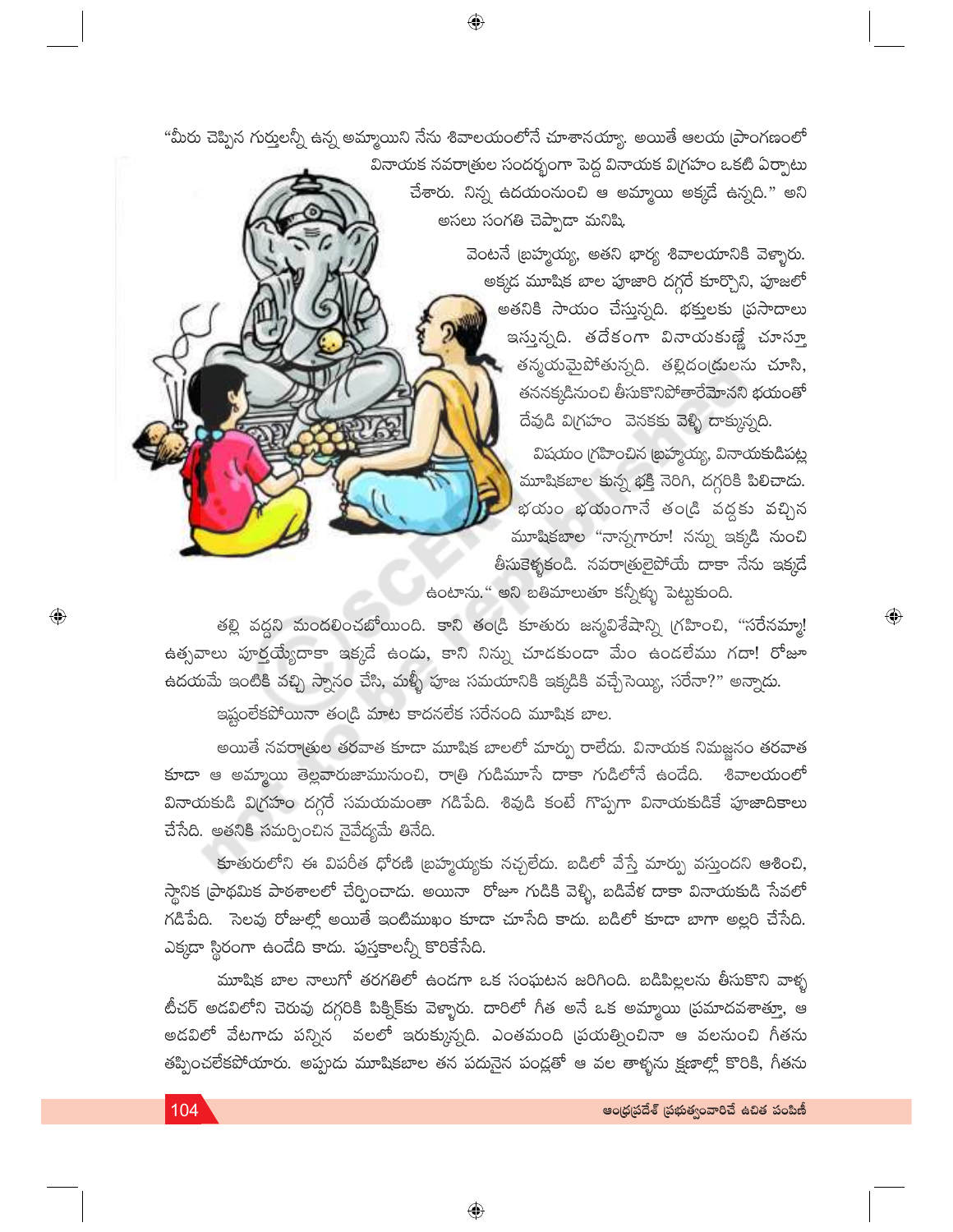కాపాడింది. దాంతో పిల్లలందరికీ మూషికబాలపట్ల (పత్యేక అభిమానం ఏర్పడింది. పరుగుపందెంలో కూడా ప్రతిసారీ మూషిక బాలదే మొదటి బహుమతి. (కమేణా మూషిక బాలకు చదువుపట్ల ఆసక్తి పెరిగి కళాశాల విద్యకూడా నిరాఘాటంగా పూర్తిచేసింది.

 $\bigoplus$ 

పెళ్ళీడు రాగానే అమ్మాయికి పెళ్ళి చేయాలనుకున్నారు (బహ్మయ్య దంపతులు. మీ మం(తశక్తిని మరోసారి ఉపయోగించి అమ్మాయికి యోగ్యుడైన భర్తను తీసుకురండి, అంది అతని భార్య.

"నా కూతురు పెళ్ళి చేసుకుంటానంటే సూర్యుడినైనా తెచ్చి చేస్తాను' అన్నాదు (బహ్మయ్య. 'మీకు అంతశక్తి .<br>ఉందని నాకు తెలుసు. సూర్యుదే మన అల్లుదౌతాడంటే ఇంకేం కావాలి! నిజం చేయండి," అంది.

(బహ్మయ్య సరేనని కళ్ళు మూసుకొని ధ్యానం చేయగా వెంటనే సూర్యుడు (పత్యక్ష మైనాడు. తన కూతుర్ని పెళ్ళాదమని సూర్యుణ్ణి అడిగాదు.

"మీ అమ్మాయిని పెళ్ళిచేసుకోవడం నాకిష్టమే ! కాని ఆమెకు నేను నచ్చానో లేదో అడగండి," అన్నాడు సూర్యుదు.

వెంటనే (బహ్మయ్య కూతుర్ని పిలిచి అడిగాడు.

"నాన్నగారూ, మీరు తెచ్చిన వరుడు బాగానే ఉన్నాడు. కాని మరీ వెలుగులు చిమ్ముతున్నాడు. ఇంతటి మిరుమిట్లు గొలిపే కాంతిని భరించలేను, అంటూ కళ్ళు మూసుకొని ఇంతకంటే మంచి వరుడు ఎవరూ లేరా?" ಅಂದ್**ಮೆ**.

సూర్యుడికంటె గొప్ప వాడెవరా? అని ఆలోచించాడు (బహ్మయ్య. వెంటనే సూర్యుడు (బహ్మయ్యను చూసి "నా కంటే మేఘుడు గొప్పవాడు," అన్నాడు.

"ఒక్కొక్కసారి దట్టమైన మేఘాలు, నేను పూరిగా భూమిపైకి కనపడకుండా మూసేస్తాయి," అంటూ సూర్యుడు వెళ్ళిపోయాడు. ఇంతలో మేఘుడొచ్చాదు. "మా మూషికబాలను పెళ్ళిచేసుకుంటావా?" అన్నాడు (బహ్మయ్య. కుమార్తెను కూడా అడిగాడు వెంటనే.

మూషికబాల ఒక్కనిమిషం ఆ మేఘుడి వంకచూసి "నాన్న గారూ ! వరుడు అందగాడే కాని నల్లగా ఉన్నాదు. ఇంత కంటే గొప్ప వరుణ్ణి ఎవర్నైనా చూడండి," అంది.

(బహ్మయ్య మేఘుడివంక చూశాడు. వెంటనే మేఘుడు "వాయుదేవుడు నాకంటే గొప్పవాడు. తన వేగంతో ఆకాశంలో దట్టంగా అలుముకున్న నన్ను నెట్టేస్తూంటాడు," అంటూ మేఘుడు వెళ్ళిపోయాడు.

మేఘుడు వెళ్ళగానే వాయుదేవుణ్ణి రప్పించగా, అతన్ని చూసిన మూషికబాల "అందగాడే కాని, ఇతనికి బొత్తిగా నిలకడలేదు. ఈయనకంటే మంచివాడూ గొప్పవాడూ లేడా?" అని తం[డిని [పశ్నించింది.

(బహ్మయ్య అన్ని వైపులా చూశాదు. వెంటనే వాయుదేవుడు" మీరేం బాధపడకండి. నాకంటే అన్ని విధాలా బలవంతుడైన "మేరుపర్వతుడు" ఉన్నాడు. నేను నా బలంతో పెద్దవృక్షాలను, ఇంద్లనుకూడా ధ్వంసంచేయగలను. కాని నాకెంత బలమున్నా ఆ పర్వతాన్నిమాత్రం కదిలించలేకపోతున్నాను. నీ కూతుర్ని ఆయనకిచ్చి పెళ్ళిచేస్తే సంతోషిస్తుందన్న నమ్మకం ఉంది," అని వాయుదేవుడు వెళ్ళిపోయాడు. ఆయన వెళ్ళిపోగానే మేరుపర్వతుడు (పత్యక్షమైనాడు.

వెంటనే మూషికబాల అతణ్ణి చూసి, "ఈయనేమంత బాగోలేదు; మృదుత్వంలేదు; బండబారినట్లున్నాదు. ఇంతకంటే గొప్పవరుడు లేడా?" అని (పశ్నించింది. వెంటనే మేరుపర్వతుడు, మూషికరావు ఉన్నాడు, బలమైన,

 $\overline{\mathbin{\circledbullet}}$ 

 $\textcolor{black}{\textcolor{black}{\bigoplus}}$